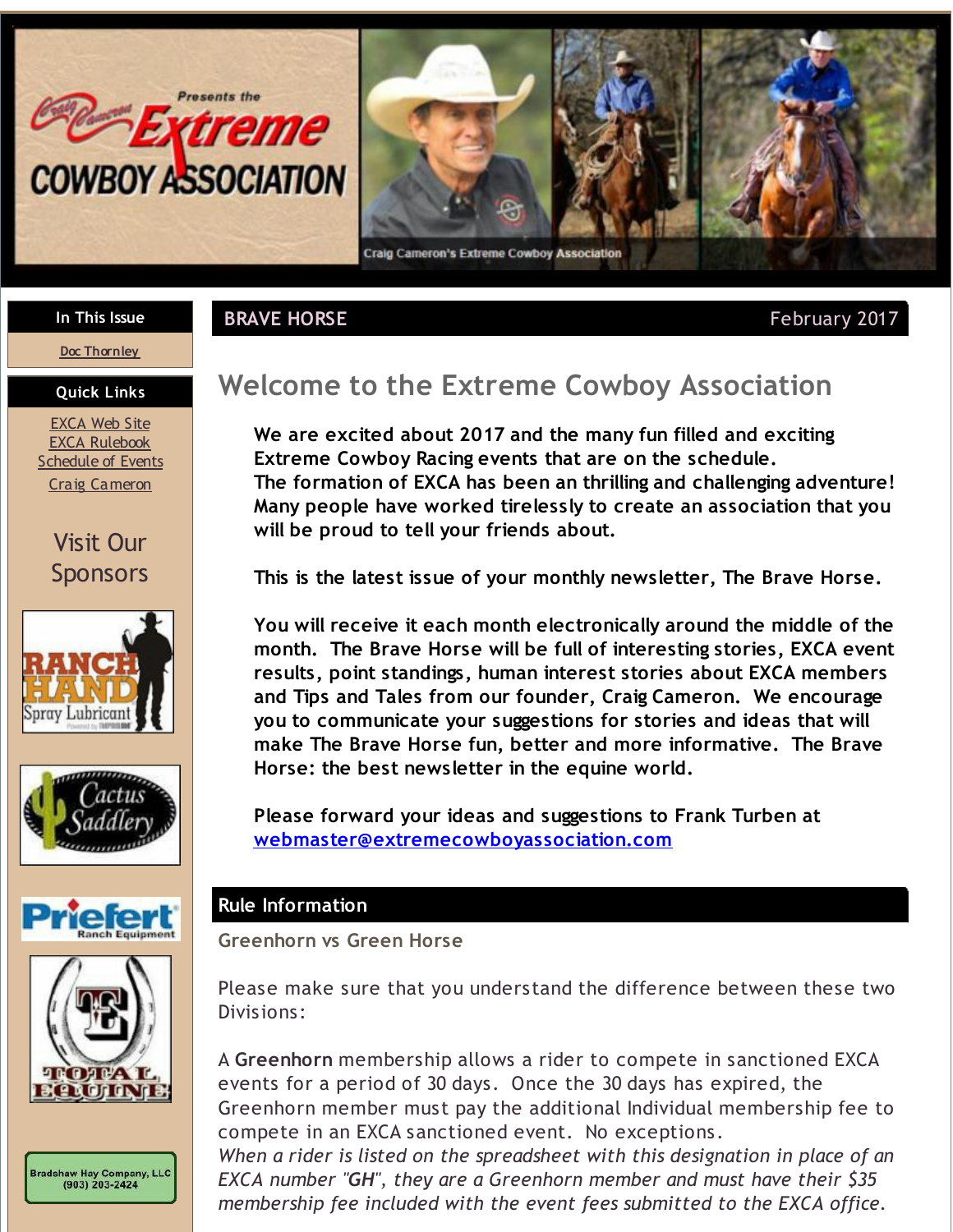









Join Our Mailing List!

**Green Horse**: A Division to develop aged horses new to EXCA & Futurity Horses. Green Horse event **scores must be recorded on a separate spreadsheet as their results do not get sent to the EXCA office and their points are not tracked**.

#### **Cowboy Decathlon**

**Aka Cowboy Challenge by Ruth Rageth** Cameron was at it again this year He challenged eight men to test their strength and fear; Eight horses were also put to the test Each man wanting his horse to be the best.

Chris Redden and Runt Rageth, the Red Rangers got the invitation So they showed up wearing last year's buckle for pure intimidation; They made the trip from Missouri once again Horses ready, ropes in hand, they worked hard for another win.

The Wild Bunch showed up with a plan To win the buckle, money and be the top man; Bill Brown and Jim Sharp, both good cowboys without a flaw Nobody could have guessed they would get so beat up by a damned old saw.

Shane Ervin and Tyler Ayler had entered this challenging contest As the Desperados they were tough and gave it their best; Being lucky wasn't part of their fate But they held up their heads and their horses worked great.

Brendan Garrison's pretty cowhorse could really sort out the trash And on his wife's barrel horse rode Evan Scott Rasch; The All Rounder's were top hands inside or outside the fence They made some big moves and showed good sense.

This Challenge was filmed on RFD-TV So all our wrecks, everyone could see; The film crew and cameras caused quite a distraction But we pulled it together when they said 'Lights, Camera, Action".

2017 could be another fun new year With new Challenges and cowboys to appear; Everybody stay ready, stay tough and make really good plans It's along time to September, and it's never good when Craig has too much time on his hands.

### **Cinch Sponsorship**

The EXCA is happy to announce that Lee Hart and Josh Rushing will be sponsored by Cinch in the 2017 season. We are excited for the new season and the new partnership!

# Understanding Common Conditions in Horses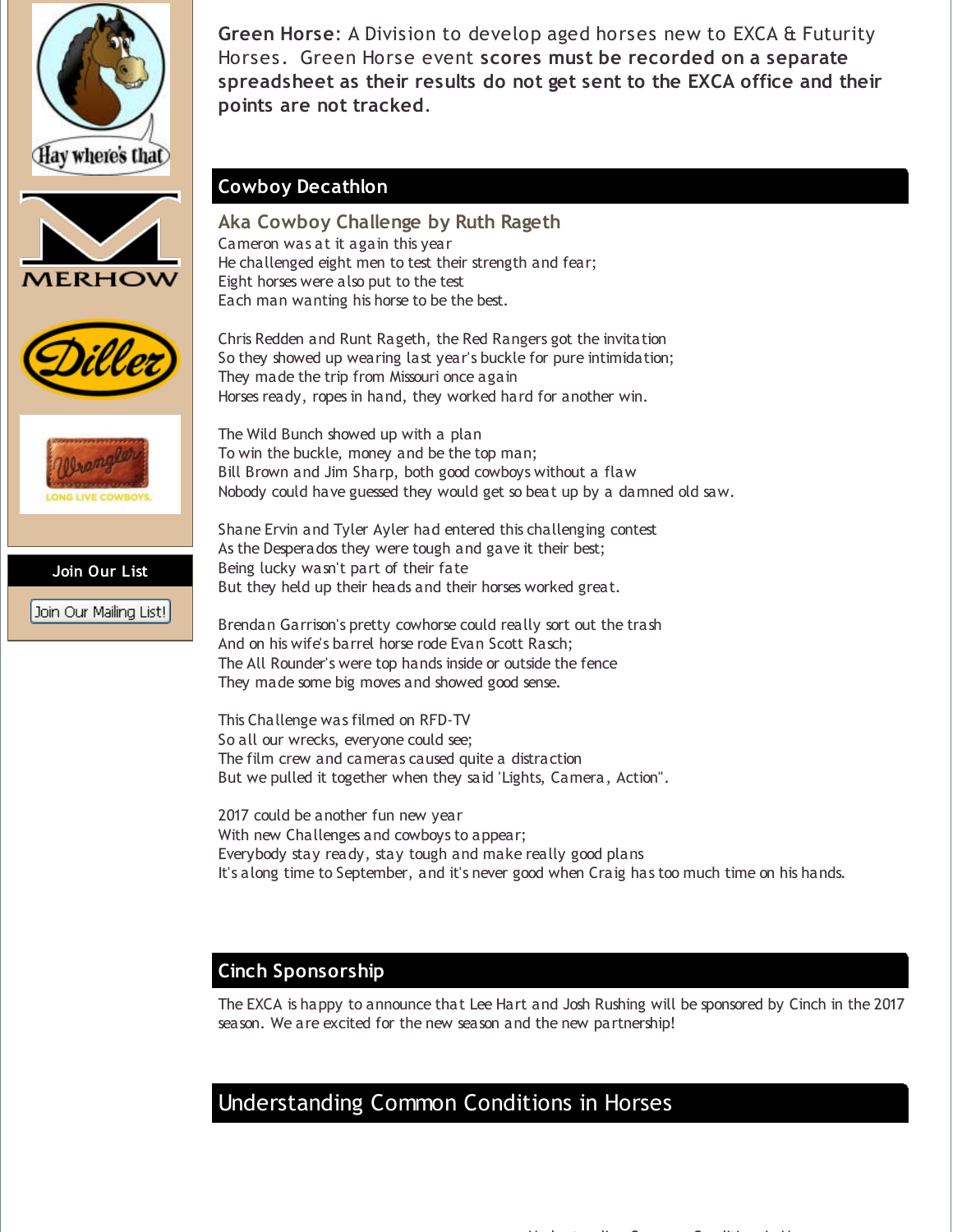

Understanding Common Conditions in Horses If you've been involved with horses for any significant amount of time, you have surely heard terms like *insulin resistant, metabolic syndrome* and others, and maybe you are not always sure what they mean. The reason for this is that horse owners and even some veterinarians can use some of the terms interchangeably or indiscriminately, causing confusion. In fairness, it's easy to do so because many metabolic conditions in horses have a similar set of symptoms, and some are treated in similar ways, but that does not mean they are the same disease. Let me try to offer some clarity by defining some of the most common metabolic conditions in horses.

**Insulin Resistant or IR** - An insulin resistant horse, often called an IR horse, is a horse that is resistant to the metabolization of insulin at a cellular level. A horse that is strictly insulin resistant does not have a disease,

per se, but has a metabolic problem in the processing of carbohydrates. Since insulin resistance is not a disease, there is no cure but only management, which consists of exercise and a low-carb, low-fat diet that is supported by well-balanced minerals. Horses that have other metabolic syndromes or diseases can also be insulin resistant, but in these cases the resistance is a symptom of the underlying disease or syndrome.

Before moving on to the next condition, it is helpful to understand that a syndrome is different than a disease. A syndrome is a recognized set of symptoms without a distinctly identifiable cause. A disease, on the other hand, may have a set of symptoms, but it also has an identifiable underlying cause that is known and can be identified

**Equine Metabolic Syndrome or EMS** - A horse with EMS is also generally insulin resistant, but the insulin resistance is one of several symptoms within the syndrome. Others include a propensity for fatty deposits in the abdomen, the crest of the neck, the eyes, and other areas; and chronic laminitis. It is thought that EMS originates when certain tissues produce abnormal levels of certain hormones. Like insulin resistance, there is no cure for EMS. It is treated in a manner very similar to simple insulin resistance; that is a low-carb, low-fat diet that is high in fiber, and supplements with proper levels of minerals and vitamins. A horse with metabolic syndrome is sometimes called a metabolic horse or Cushingoid horse. The term metabolic disease is also sometimes used to describe a horse with EMS, but its use is technically incorrect.

So now that you understand IR and EMS, it is easy to see how these terms very frequently get used interchangeably or indiscriminately. But it doesn't stop there. Indeed, it starts to get even more tricky.

**Cushing's Syndrome** - Cushing's syndrome is a term often used interchangeably with equine metabolic syndrome. The reason for this is very simple: most experts agree they are one and the same, meaning they are the same set of symptoms, but still with an unknown cause. Equine Metabolic Syndrome has become the preferred term. Of course the symptoms are the same; insulin resistance, a propensity for fatty deposits in the abdomen, the crest of neck, the eyes, and other areas; and chronic laminitis. The treatment and management are also the same. Cushing's syndrome or EMS is most often first recognized in younger horses. A horse that has Cushing's syndrome (or EMS) is sometimes called a Cushingoid horse. This can be very confusing, because a horse with Cushing's *disease* if also often called a Cushingoid horse, but *the syndrome and the disease are different*.

**Cushing's Disease** - Cushing's disease is caused by a tumor that grows in the pituitary gland, causing severe hormonal imbalances. There is no known cure for Cushing's disease. Cushing's disease can have the following symptoms: weight loss, excessive thirst and/or urination, chronic laminitis, a curly, nonshedding coat, poor muscle condition, a propensity to infections, and irregular fat deposits. Cushing's disease is most often diagnosed in older horses. Cushing's disease is treated differently than Cushing's syndrome or EMS. It can include both diet and specific medication to treat the hormonal functions of the pituitary gland. For this reason, it is critical for a skilled veterinarian to diagnose a horse with metabolic symptoms to determine if they are part of the syndrome or the disease.

So, in short, here is how I remember what these different terms mean:

1) Insulin resistant (IR) means a horse has problems metabolizing insulin and therefore difficulties processing carbohydrates.

2) Insulin resistance can be a single problem, or can be a symptom of Equine Metabolic Syndrome (EMS), Cushing's syndrome or Cushing's disease.

3) Metabolic syndrome and Cushing's syndrome are *the same.*